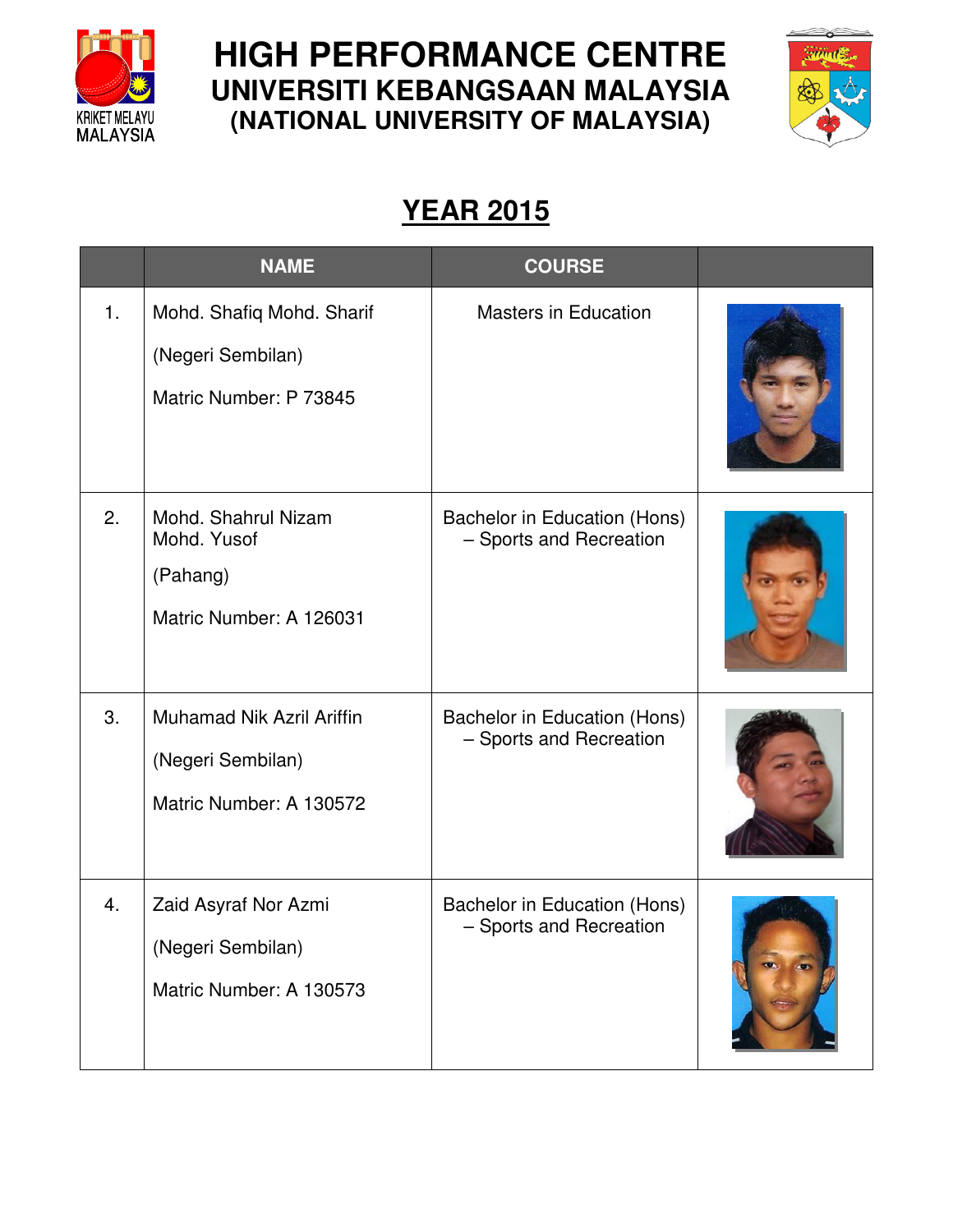| 5. | <b>Muhammad Hazrul Zainal</b><br>(Johor)<br>Matric Number: A 130571         | Bachelor in Education (Hons)<br>- Sports and Recreation |  |
|----|-----------------------------------------------------------------------------|---------------------------------------------------------|--|
| 6. | Muhammad Faruq Hakimin<br>Azmi<br>(Kuala Lumpur)<br>Matric Number: A 130570 | Bachelor in Education (Hons)<br>- Sports and Recreation |  |
| 7. | Asyraf Naim Mohd. Sham<br>(Kuala Lumpur)<br>Matric Number: A 130574         | Bachelor in Education (Hons)<br>- Sports and Recreation |  |
| 8. | Muhammad Adib Abd. Rahim<br>(Pulau Pinang)<br>Matric Number: A 134789       | Bachelor in Education (Hons)<br>- Sports and Recreation |  |
| 9. | Adam Zulkifli<br>(Pulau Pinang)<br>Matric Number: A 134784                  | Bachelor in Education (Hons)<br>- Sports and Recreation |  |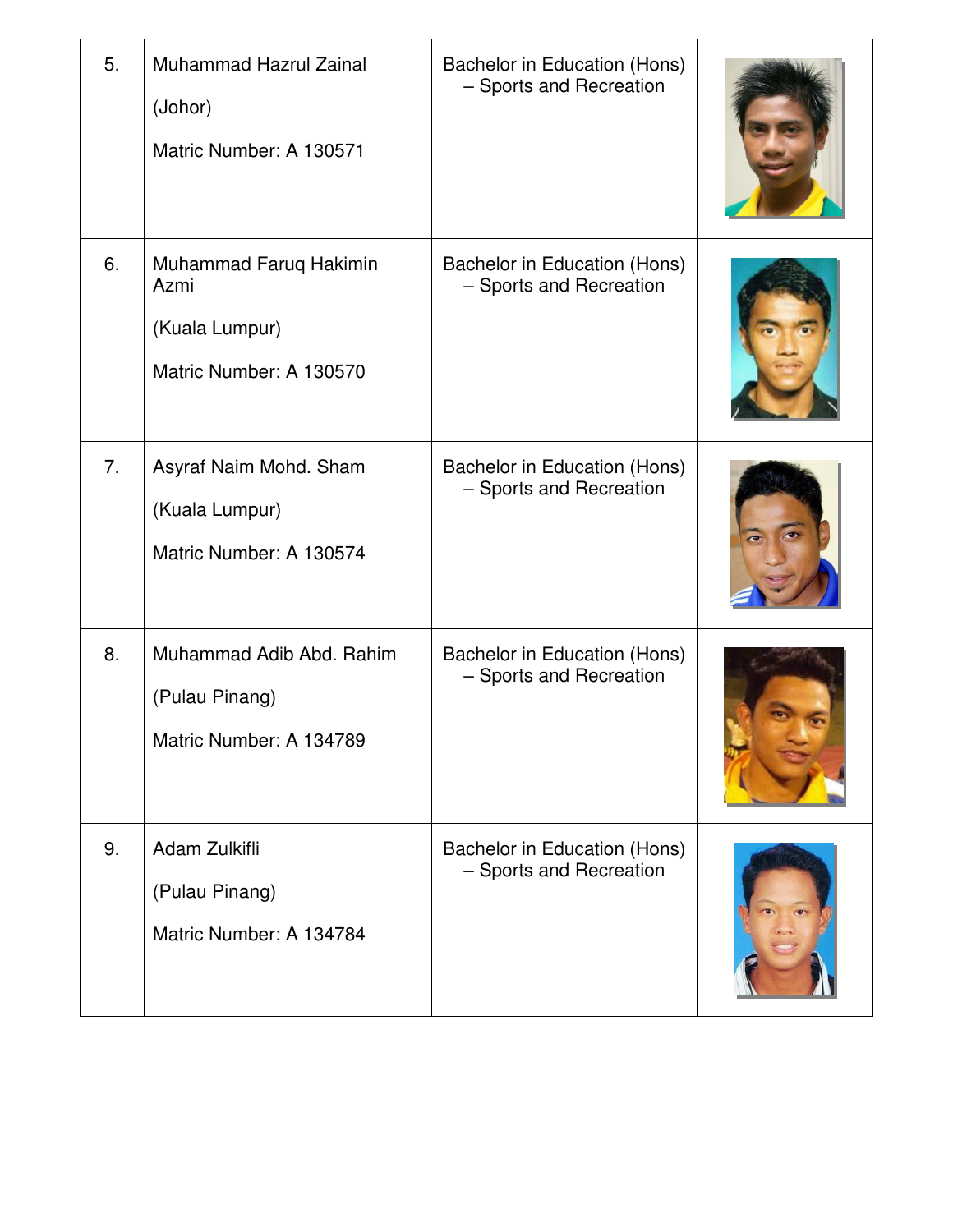| 10. | Mohd, Nazril Abd, Rahman<br>(Kuala Lumpur)<br>Matric Number: A 138660            | Bachelor in Education (Hons)<br>- Sports and Recreation |  |
|-----|----------------------------------------------------------------------------------|---------------------------------------------------------|--|
| 11. | Mohamad Fikri Makram<br>Wan Mohd. Rosdi<br>(Kelantan)<br>Matric Number: A 138648 | Bachelor in Education (Hons)<br>- Sports and Recreation |  |
| 12. | Mohammad Faizal Abu Hassan<br>(Negeri Sembilan)<br>Matric Number: A 138659       | Bachelor in Education (Hons)<br>- Sports and Recreation |  |
| 13. | <b>Fadzrin Kate-Lee</b><br>(Kuala Lumpur)<br>Matric Number: A 142270             | Bachelor in Education (Hons)<br>- Sports and Recreation |  |
| 14. | Ahmad Adzim Yahaya<br>(Pahang)<br>Matric Number: A 142268                        | Bachelor in Education (Hons)<br>- Sports and Recreation |  |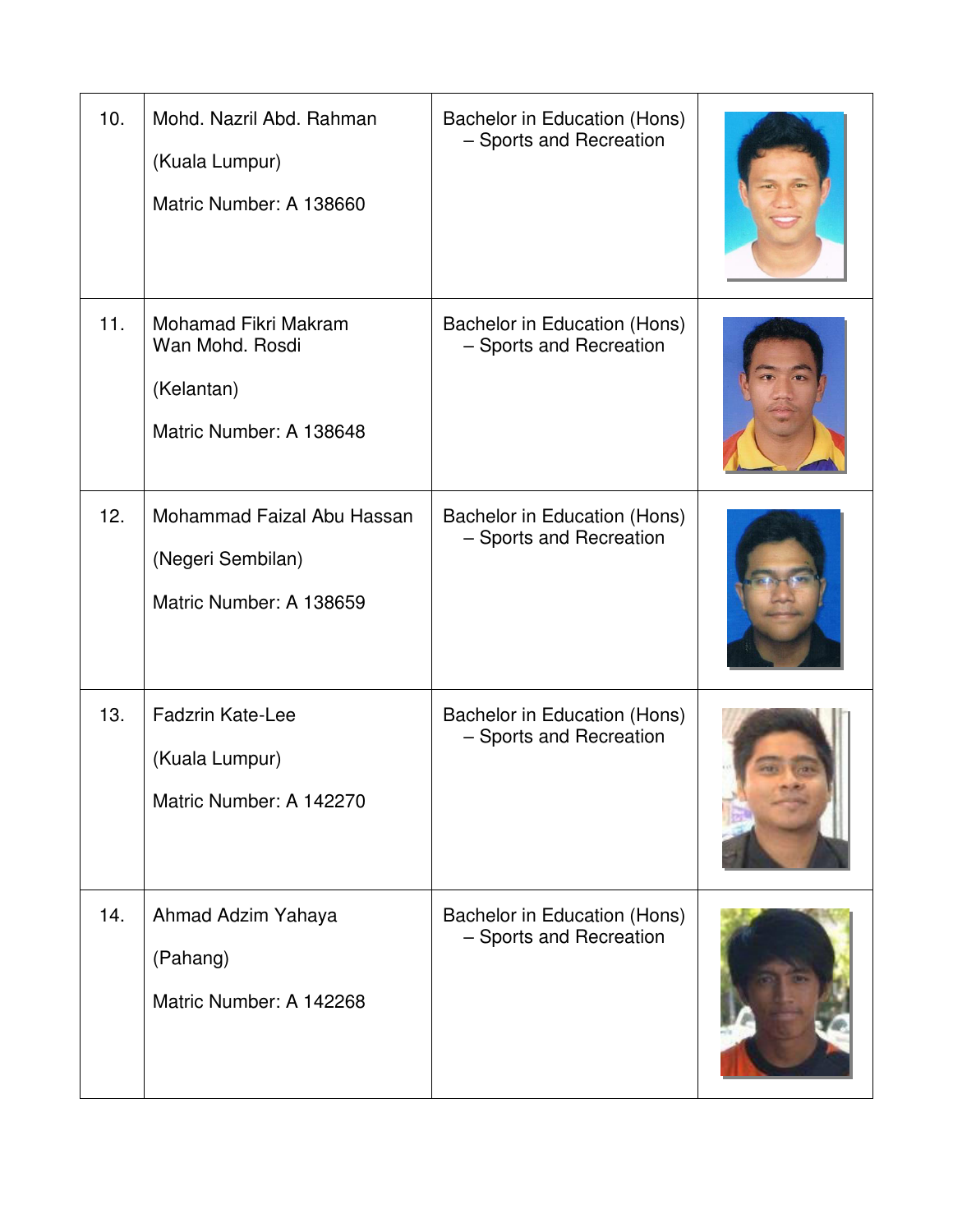| 15. | Nik Nabil Safwan Nik Anuay<br>(Kuala Lumpur)<br>Matric Number: A 142269   | Bachelor in Education (Hons)<br>- Sports and Recreation |  |
|-----|---------------------------------------------------------------------------|---------------------------------------------------------|--|
| 16. | Muhd. Fitri Mohd. Sham<br>(Selangor)<br>Matric Number: A 142281           | Bachelor in Education (Hons)<br>- Sports and Recreation |  |
| 17. | Noor Afif Ahmad Saufee<br>(Pahang)<br>Matric Number: A 146740             | Bachelor in Education (Hons)<br>- Sports and Recreation |  |
| 18. | Ahmad Fauzan Ab. Malik<br>(Pahang)<br>Matric Number: A 146743             | Bachelor in Education (Hons)<br>- Sports and Recreation |  |
| 19. | Che Wan Razlan<br>Che Wan Zalati<br>(Kelantan)<br>Matric Number: A 146742 | Bachelor in Education (Hons)<br>- Sports and Recreation |  |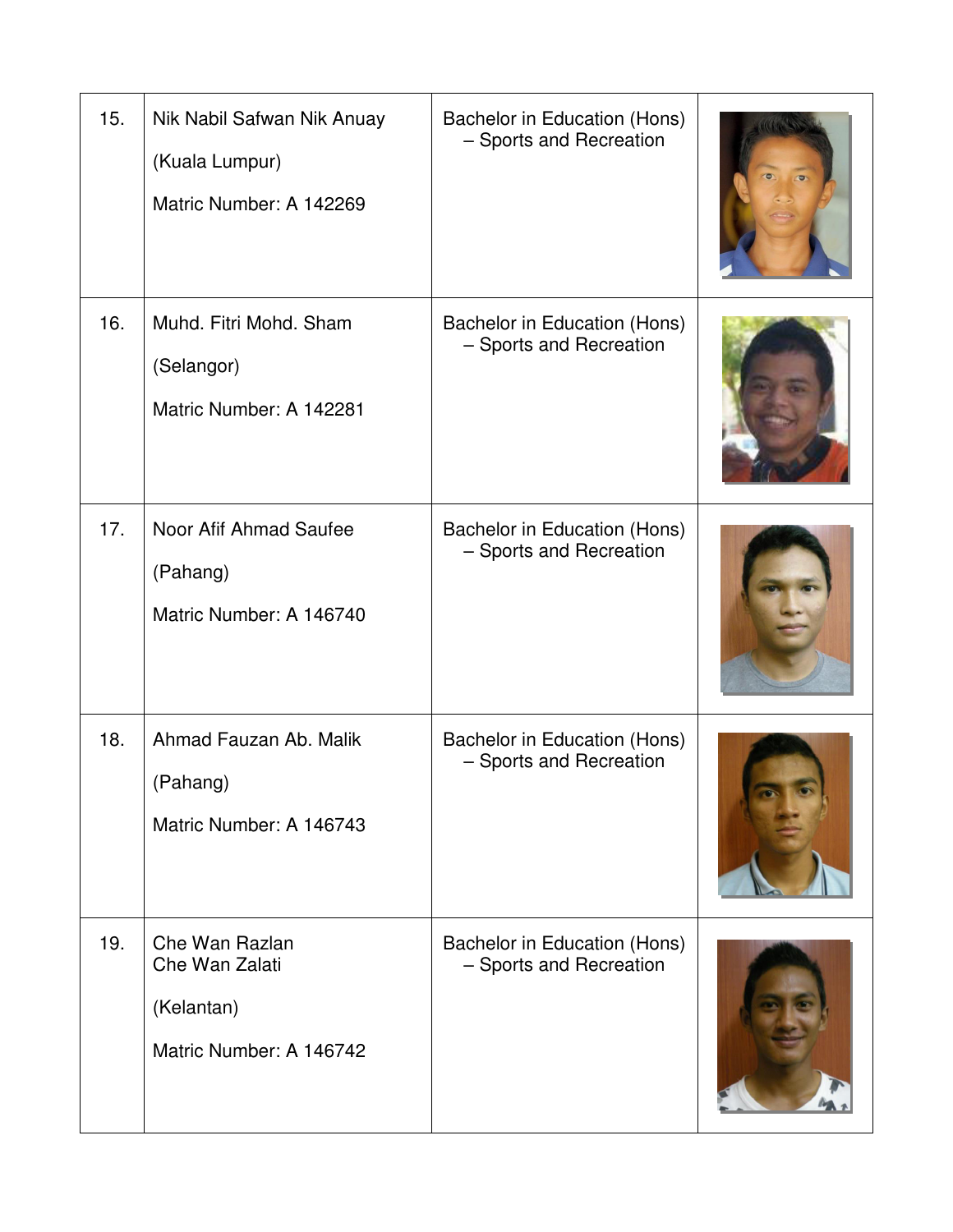| 20. | Ahmad Norhamizan Hamidon<br>(Selangor)<br>Matric Number: A 151569        | Bachelor in Education (Hons)<br>- Sports and Recreation |  |
|-----|--------------------------------------------------------------------------|---------------------------------------------------------|--|
| 21. | Amiruddin Azahar<br>(Kelantan)<br>Matric Number: A 152032                | Bachelor in Education (Hons)<br>- Sports and Recreation |  |
| 22. | Muhammad Anwar A. Rahman<br>(Negeri Sembilan)<br>Matric Number: A 151570 | Bachelor in Education (Hons)<br>- Sports and Recreation |  |
| 23. | Muhammad Mahadi Muda<br>(Kelantan)<br>Matric Number: A 151568            | Bachelor in Education (Hons)<br>- Sports and Recreation |  |
| 24. | Muhamad Nasiruddin Mazlan<br>(Kelantan)<br>Matric Number: A 152009       | Bachelor in Education (Hons)<br>- Sports and Recreation |  |